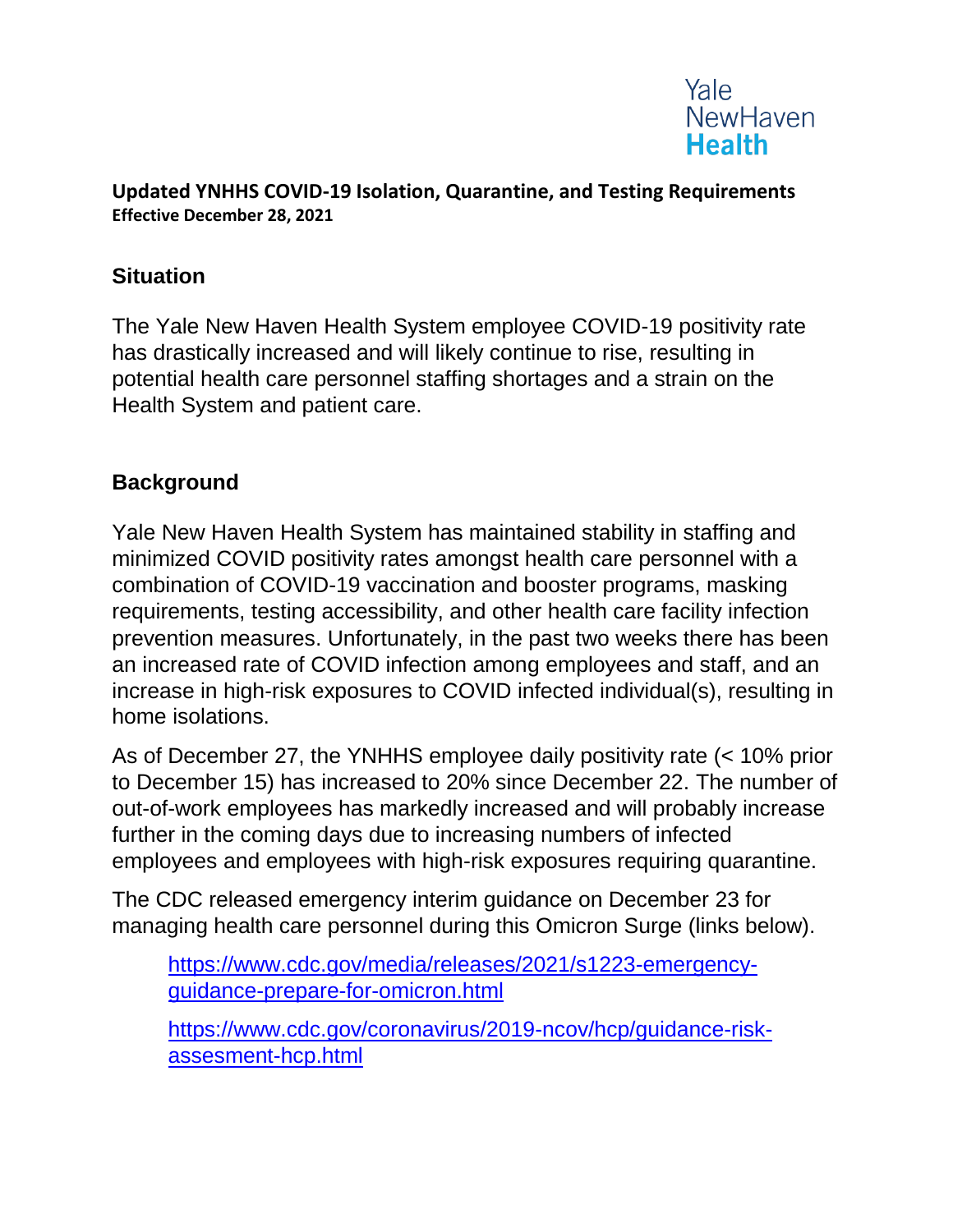### **Assessment**

The Occupational Health Employee Resource Center and Infection Prevention will continue to provide recommendations and solutions which are consistent with safe patient care in the setting of staff shortages to employees and staff who have sustained an exposure or are themselves infected with COVID. Based on the CDC releases and assessing the current state and foreseen needs of the YNHHS, the following practices will be employed at this time. We will continue to monitor the situation and CDC guidance and update requirements as needed.

# **Recommendations and Requirements**

The Yale New Haven Health System mitigation practice for Health Care Personnel who are infected with COVID-19 or had high-risk exposure to COVID infected individuals will be as follows:

### **1. COVID-19 Positive Health Care Personnel (HCP)**

- a. COVID positive HCP determined by either positive PCR or rapid antigen test
- b. COVID Positive HCP who are not immunocompromised will need to isolate for **7 days (with day 0 being the first date of symptoms**); they will not require a negative test prior to returning to work.
- c. The HCP will receive a presumptive clearance via MyChart to return to work tentatively on day 8 if they are fever free and have improved mild symptoms.
- d. COVID positive HCP who are immunocompromised or have severely ill disease will need to home isolate for **20 days**.

## **2. Asymptomatic HCP who had a high risk exposure to someone infected with COVID-19**

a. Asymptomatic HCP who had a booster vaccine dose may continue to work. Testing is not required. If they develop symptoms at any time, they should be removed from work and obtain testing using the following link: <https://ocucovidtesting.ynhhs.org/>